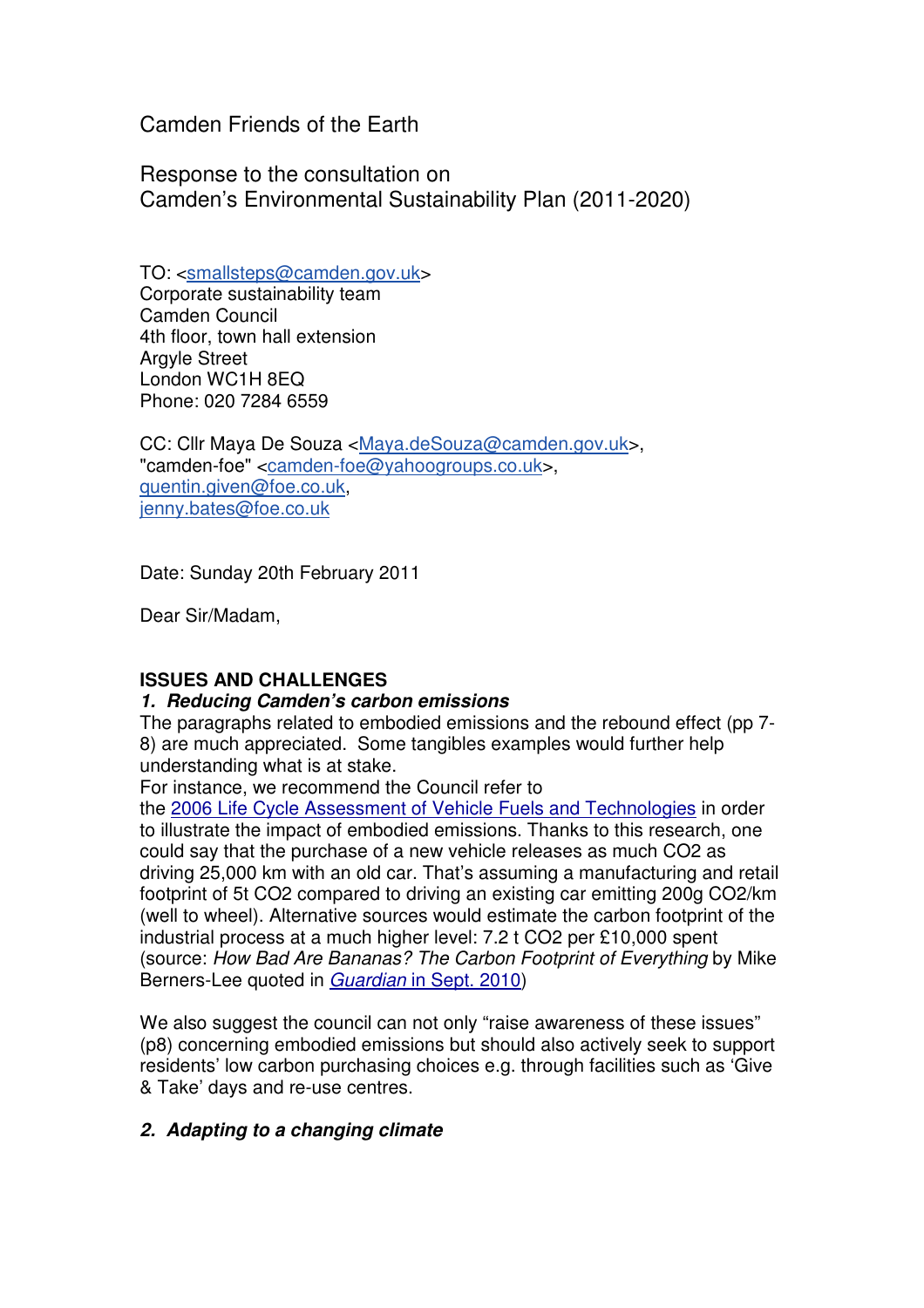We notice that a great effort has been made to communicate on how dry South-East England actually is (p 9). We trust such comparisons will have an effect on behaviours.

We suggest that Camden should scope potential climate change adaptation projects along the lines of Mayesbrook Park in Barking & Dagenham - the UK's first 'climate change park'. Not only is this an exemplar of climate change adaptation, it also helps engage and inform local communities about climate change impacts.

### **3. Managing and reducing waste**

London is plagued with a take-away culture which essentially relies on disposable cups and cutlery. These items are never recycled and tend to quickly fill up public bins. Residents also find these items dumped in their recycling bags or food waste caddies. Businesses such as the Camden Lock Market orange juice street stall don't even accept or collect items if their customers try to return them.

We suggest Camden should support the creation of a club of responsible take-away merchants. Members would establish a charter, which would attract a grant (justified by the reduced burden on street cleaning) or other form of support from the Council (publicity for instance). The charter would specify the use of compostable containers or the provision of discounted drinks to customers who return/reuse their cups.

The 10% decrease in residual household waste in more than 10 years is an extremely conservative target. As a share of total household waste, this is a shift of 7 percentage points in 10 years! This means that residual waste would still account for 461kg /household /yr in 2020. Defra statistics (NI 191) for 2009/10 reveal that two London Boroughs are already beating this target: Tower Hamlets and Kensington & Chelsea. In England, 11 local authorities already stand below the 400kg threshold. Moreover, we noticed that households in Kingston upon Thames and Bexley recycle/compost close to 50% of their waste while the equivalent figure in Camden is 30%. Camden residents also recycle less than the national average, which is 40%. We have noticed the success of the latest communication campaign "New Face". Beside, Camden FoE's 2010 survey showed strong interest from residents for better management of waste in the borough. It is not time to give up. These targets must reflect the ambitions of a progressive Borough, building on a recent success. Instead of a 37% recycling target, a 50% target would be more appropriate. Even better, a 60% recycling target would be in line with the latest Friends of the Earth campaign to halve households residual waste by 2020.

We strongly support the removal of the second residual waste collection (p30). We suggest savings from removing this service could be invested in enhancing recycling facilities/collections or improving access to re-use centres.

#### **4. Improving air quality**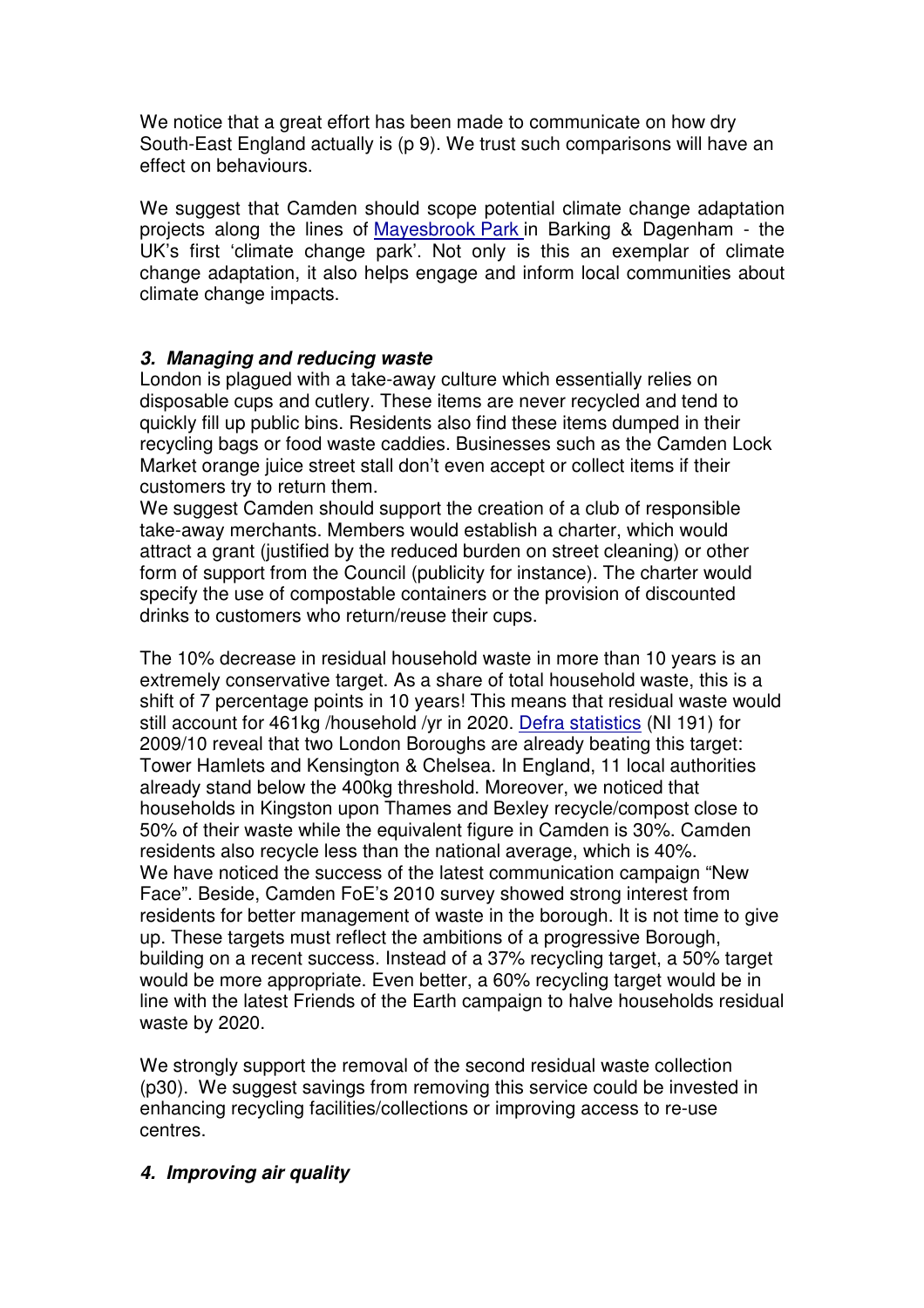On Air quality, p13, we would like to see a ban on greenwashing, starting with the Council's own media. The illustration reads "zero emission vehicle" and "no air pollution". As far as we know, electricity and hydrogen don't come from clean power plants. Emissions are simply outsourced. On p14 and p18, the strategy reads "We have increased the number of clean vehicles in our fleet". First, an increase in "share" would be more informative than an increase in "number". Second, we wonder if "clean" is a suitable word or pure greenwash.

On p14, the TravelFootprint initiative is mentioned but, unlike in the rest of the document, no hypertext link is embedded. This website is a great illustration of the principle of embedded emissions. Considering the shortage of public funds, we believe that existing tools must be used and deserve to be promoted, at least with a hyperlink! The Guardian Environment also points towards Camden's analysis (links to the article and the spreadsheet)

### **5. Enhancing biodiversity, improving green spaces and involvement in gardening and food growing**

On p16, regarding tree planting, we anticipate the need for money and for space. We would like to inform the Council that we would strongly support a reallocation of space from residential parking to tree planting. The demand for parking could be down-sized through higher permit charges. These higher charges could be better accepted if they were allocated to a tree planting programme.

We noticed a high share of unused private parking capacity in Bloomsbury, a fact which would support a reallocation of the public bays to more legitimate uses such as trees, waste collection, disabled parking and car clubs.

The council should also develop a policy of productive planting in all parks, gardens and open spaces (including council estate communal gardens) that should include fruit trees, bee-friendly flowers and other species that benefit wildlife.

### **A PROPOSAL FOR A FEASIBILITY STUDY TO EXPLORE THE ESTABLISHMENT OF A STREET SUSTAINABILITY LEADERS SCHEME TO SUPPORT FASTER BEHAVIOUR CHANGE**

We need to achieve significant reductions in resource and carbon use to meet ambitious targets that have been set by Camden Council. It is worth remembering that the sustainability plan is heavily relying on national emission reduction targets being met. If they are not then it is unlikely that we will meet our target. Having a more ambitious approach to behaviour change could act as a safety net. In this area councillors and staff can do a lot, but only a fraction of what can be achieved as compared with facilitating the sharing of the voluntarysustainability expertise and passion of Camden's citizens.

Research is consistent in its finding that the majority of the British population care about the environment and are concerned about climate change but are confused as to what they can do about it.

The philosophy of the Big Society is that we all have the power and the responsibility to take control in our own lives and that of our neighbourhood.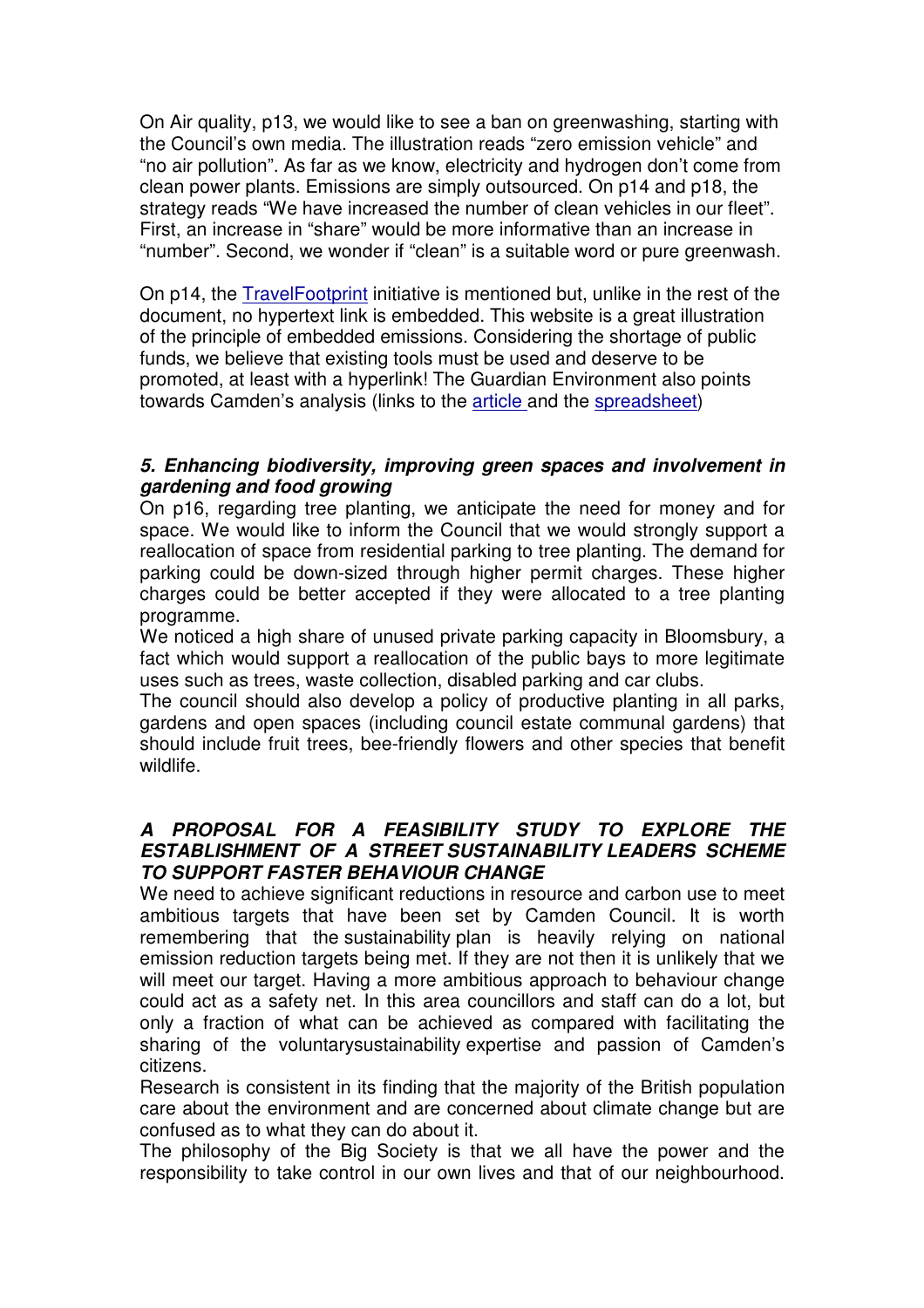The question perhaps, is how can the Council best support this process when it comes to changing behaviour to help us all meet our targets?

We proposed that the council carry out a feasibility study to explore how Camden could set up and promote a web-based social networking tool that creates opportunities, on a street by street level, for people to volunteer themselves to assist their neighbours with any of the following:-

- 1. Energy efficiency in the home
- 2. Recycling
- 3. Sustainable Transport
- 4. Growing your own food

Based on similar principles as the highly successfully Camden eco home project, neighbours who have some knowledge on these issues and who are happy to support others struggling to identify ways forward will be provided with a social networking tool through which they will easily be able to make themselves known to their neighbours. Such a scheme would complement the work of the Smallsteps helpline. The council could use the tool to help ensure that Camden Citizens are aware of all the targets that are relevant to them. This tool would send out the clear message that ordinary citizens have a really valuable role to play in ensuring that targets are met.

In the feasibility study the council would have to explore the best avenues to promote the system as well as ways of supporting and training people who volunteer for these street leadership roles to ensure a consistent quality message, eg endorsing the ideas that have the most significant impact. Ideas for rewards or recognition should also be considered.

The system that we have been able to identify that is closest to what we have in mind is the Archway community mapping project.

http://www.communitymaps.org.uk/version3/includes/MiniSite.php?minisitena me=Archway

However this is not a system that allows individuals to volunteer and network with the neighbours in the way that we have envisaged.

#### **How would a Street Sustainability Leaders Scheme interact with Transition Towns?**

There are likely to be benefits that flow in both directions between a local transition town programme and the borough wide streetsustainability leaders scheme. It is possible that individuals involved in transition towns would be happy to volunteer as part of the street scheme. A Transition Towns forms only when a group of committed individuals decide to start one. The new sustainability leaders scheme should lead to an increase of the number of transition towns in the borough as it will enable sustainability activists to find and network with each other more easily.

# **ACTIONS**

#### **1. Leading by example**

We would like to see the Council allocate funds to comprehensive environmental training of all their staff. We believe green concepts deserve to be explained and given names. In order to achieve economy of scale, procurement of such training could be arranged jointly with partner Boroughs, or through ALG? School staff could also be trained in order to deliver this knowledge to children.